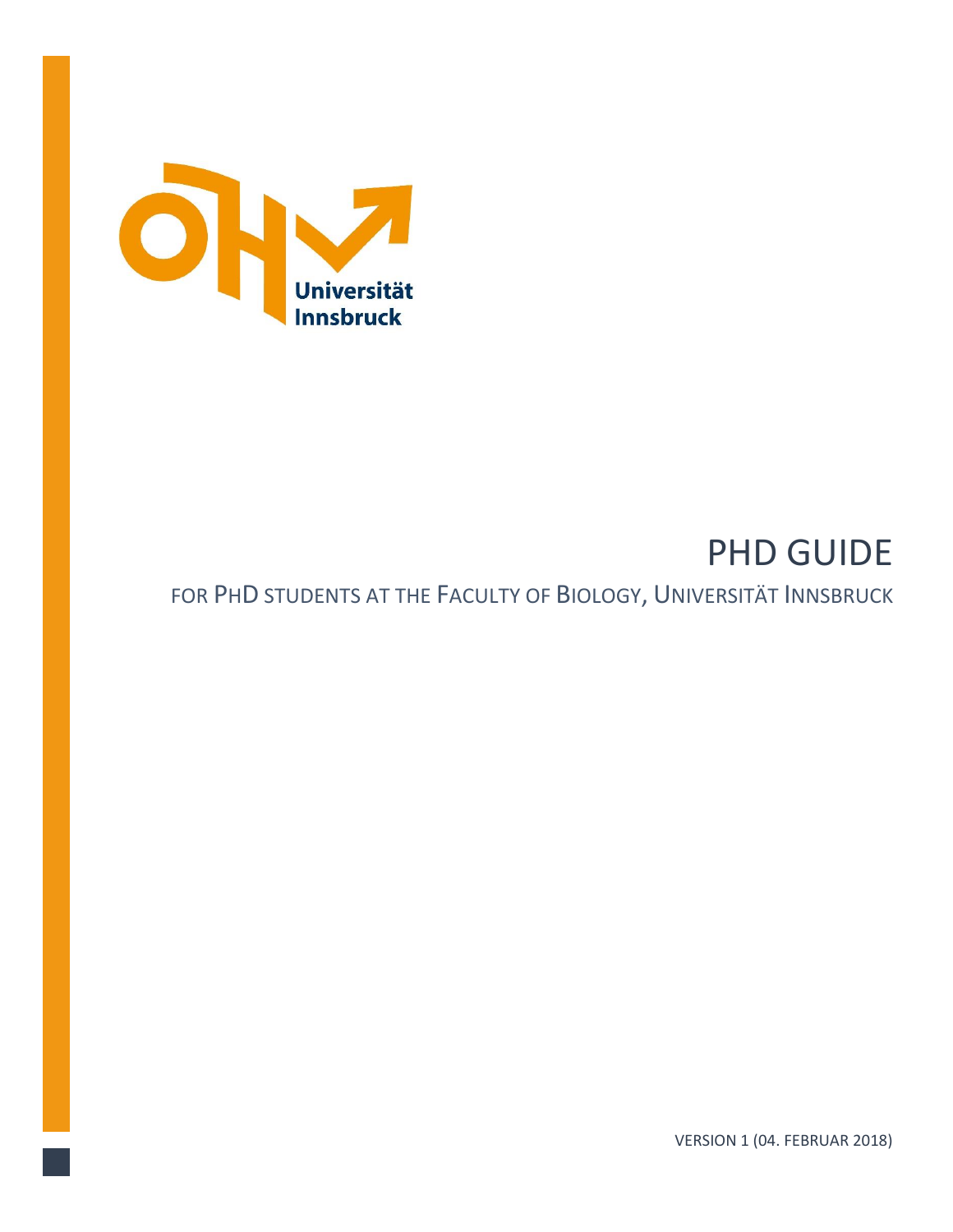# **Guideline for PhD students at the Faculty of Biology**

| $\mathbf{1}$                                             |       |  |
|----------------------------------------------------------|-------|--|
| 1.1<br>1.2<br>1.3<br>1.4<br>1.5<br>1.6<br>$\overline{2}$ |       |  |
|                                                          |       |  |
| 2.1<br>2.2                                               |       |  |
| 2.3                                                      |       |  |
| 2.4                                                      |       |  |
| 3                                                        |       |  |
| 3.1                                                      |       |  |
| 3.2                                                      |       |  |
| 3.3                                                      |       |  |
| 3.4                                                      |       |  |
| 3.5                                                      |       |  |
| 3.6                                                      |       |  |
| 3.7                                                      |       |  |
| 3.8                                                      |       |  |
| 4                                                        |       |  |
| 4.1                                                      |       |  |
| 4.2                                                      |       |  |
| 4.3                                                      |       |  |
| 4.4                                                      |       |  |
| 4.5                                                      |       |  |
| 4.6                                                      |       |  |
| 4.7<br>4.8                                               |       |  |
| 4.9                                                      |       |  |
|                                                          |       |  |
|                                                          | 4.9.1 |  |
|                                                          | 4.9.2 |  |
|                                                          | 4.9.3 |  |
|                                                          | 4.9.4 |  |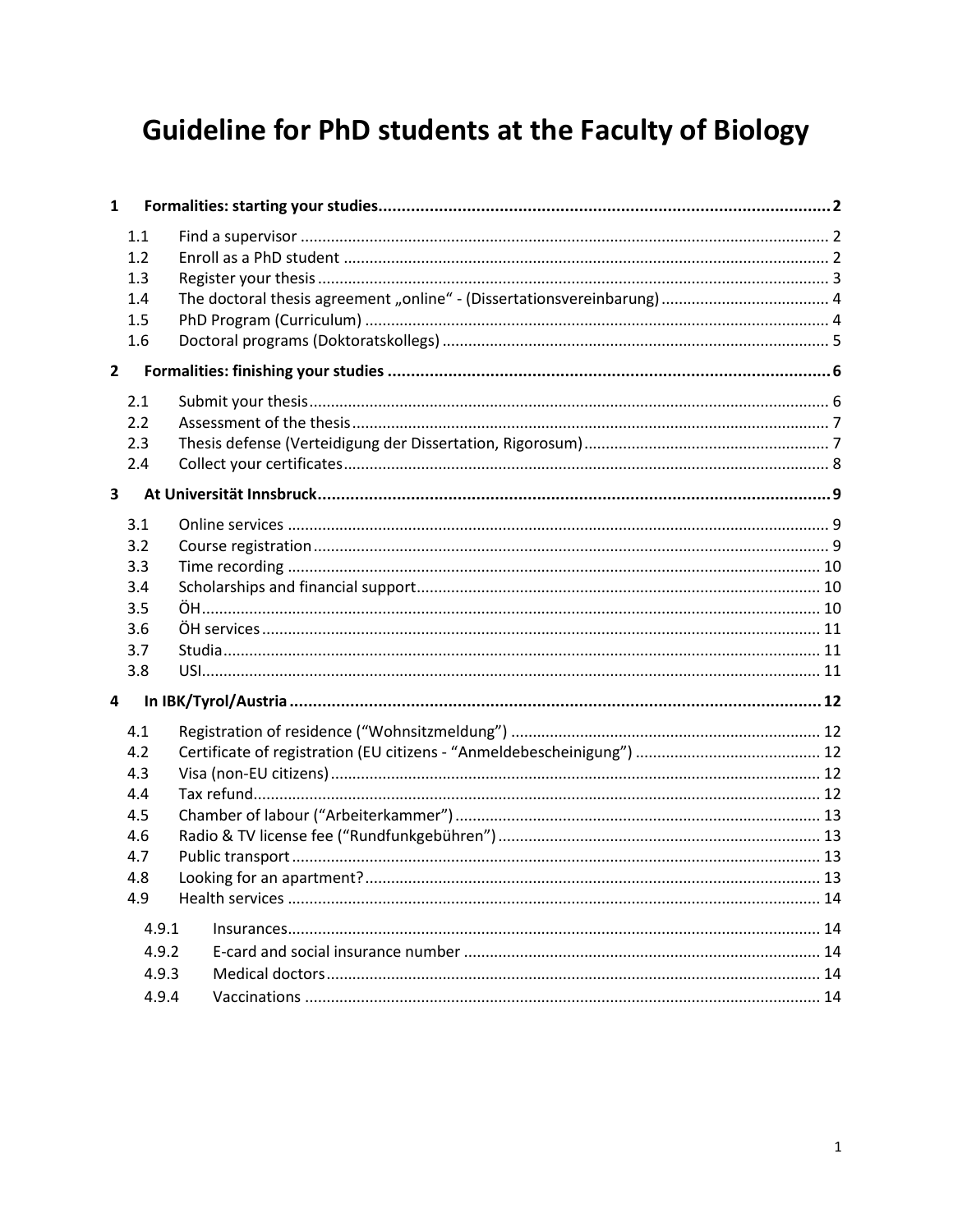This document is an unofficial guide for PhD students at the Universität Innsbruck. We hope this guide will provide some orientation at the beginning of your PhD studies, and help you navigate through all formalities to the day of your defense.

We cannot guarantee that the information we give here is completely correct, so please make sure to read the legally binding texts from the official sources as well. If you have any questions or require help, you can contact your students' representatives ([stv-doktorat-natwi-technik@oeh.cc\)](mailto:stv-doktorat-natwi-technik@oeh.cc), or the Dean of Studies of your faculty.

Best wishes, Your students' representatives "StV PhD NatWi-Technik" Daniel, Gabriella, Nadine

#### <span id="page-2-0"></span>1 Formalities: starting your studies

At the beginning of your PhD studies, you need to go through the following steps:

- 1. Find a main supervisor and a topic for your thesis
- 2. Enroll as a student in the corresponding PhD study program
- 3. Register your thesis topic and supervising committee by submitting an exposé and some paperwork to the examination office
- 4. Start using the online doctoral thesis agreement
- 5. Optional: apply for a doctoral program

These steps should typically be completed within the first few months of your PhD studies.

#### <span id="page-2-1"></span>1.1 Find a supervisor

In most cases, students first choose a supervisor, research group, and research topic, and ensure a more or less gapless funding (e.g., a job at their institute) for the duration of their PhD studies. However, being employed at the university and joining a research group does not automatically lead to your enrollment as a PhD student or vice versa. Nevertheless, finding a supervisor is no official prerequisite but it facilitates the further procedure and registration.

### <span id="page-2-2"></span>1.2 Enroll as a PhD student

The first formality you should take care of as soon as you start your PhD is enrolling as a student in the appropriate PhD program.

- If you have previously studied at the Universität Innsbruck in a related field of study, you can apply for enrollment online via *LFU:online<sup>1</sup>*, or personally at the "Studienabteilung" (Innrain 52, 6020 Innsbruck).
- In all other cases (diploma from another university in Austria or a foreign country, or diploma in a thematically removed field of study) you have to apply for the PhD study program in person at the

 $\overline{a}$ <sup>1</sup> https://lfuonline.uibk.ac.at/public/lfuonline.home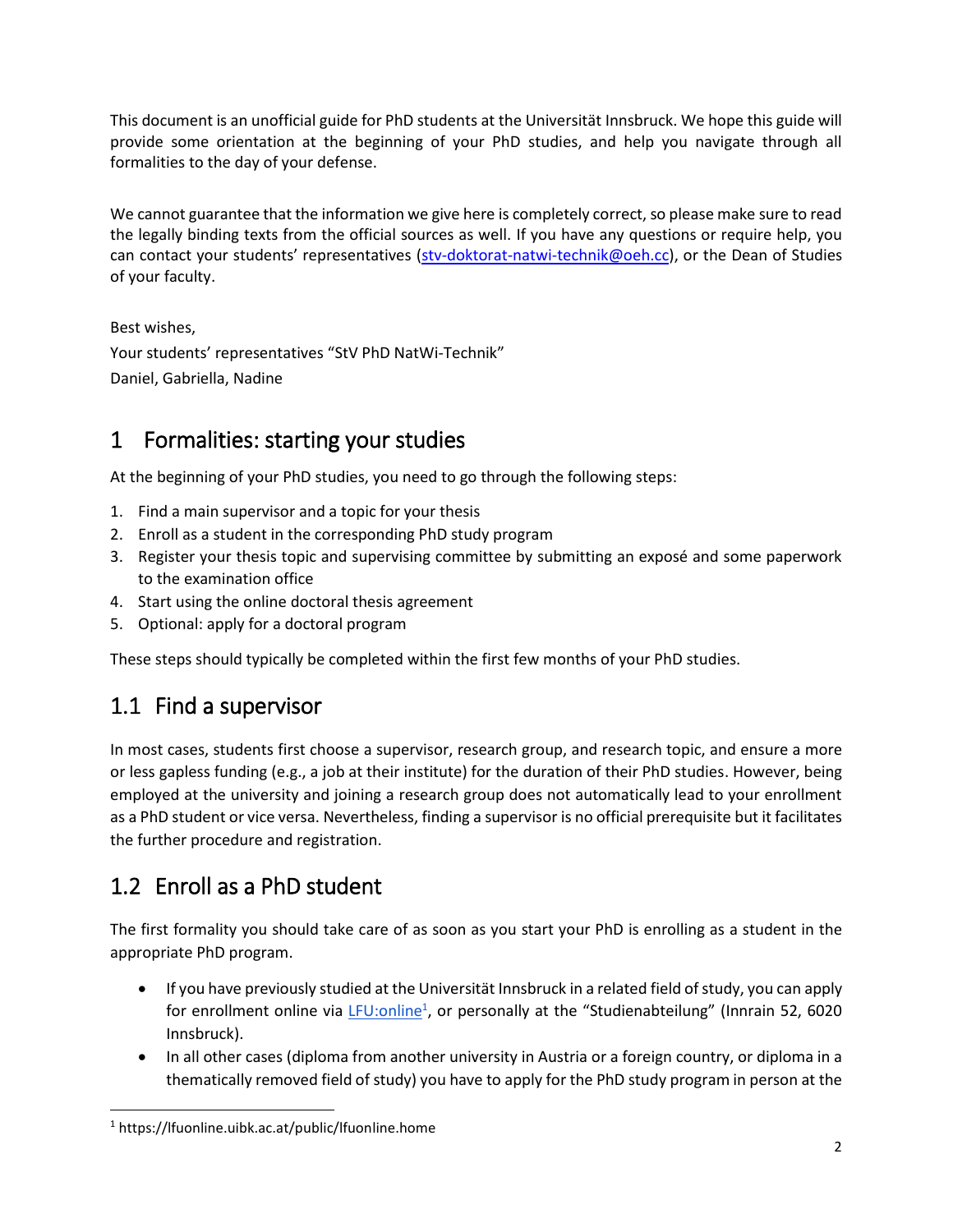"Studienabteilung" (Innrain 52, 6020 Innsbruck). The documents required vary depending on your nationality and degree(s) (you need the original versions of your diplomas, no copies!). The final decision about your acceptance into the program lies with the Dean of Studies. Especially in times of many applications (e.g., end of terms) it will last up to several weeks before the documents can be passed over to the Dean of Studies who makes the final decision.

**Important:** Once you have enrolled in a PhD study program, you are formally registered as a PhD student but nothing else. Enrollment does not guarantee that you will get a supervising committee or a dissertation project. Vice versa, even if you already have a research project and a supervisor, you are not automatically enrolled as a PhD student.

**Tuition:** ÖH tuition/insurance: Twice a year (at the beginning of each term), every student is required to pay a fee that helps financing the local students' representation (OH<sup>2</sup>). The payment of this fee is **necessary in order to continue your enrollment**. Currently, the fee is € 19.20 (as of 2017). Included are € 0.70 for third-party insurance and accident insurance, which means you have automatic coverage through the ÖH while on campus. You can pay the fee either online by bank transfer, or at the Service Pointslocated on each campus. You can check whether you have paid the fee on [LFU:online](https://lfuonline.uibk.ac.at/public/lfuonline.home)<sup>3</sup> by going to "my profile" and then "my tuition fee". For more information on LFU:online and the ÖH, see below.

#### <span id="page-3-0"></span>1.3 Register your thesis

Once you have enrolled as a student and discussed your research topic with your supervisor in more detail, you need to register your dissertation. Registering your dissertation amounts to announcing the preliminary topic of your thesis, the research you intend to do, and choosing your supervising committee. This is best done within the first weeks. The documents you have to hand in can be found <u>[here](https://www.uibk.ac.at/studium/angebot/phd-biologie/index.html.en)</u><sup>4</sup> (see section "Formulare").

The Supplementary Sheet 2 is only necessary if financial or non-monetary resources of a department of the Universität Innsbruck are required for the thesis project.

In short, the application for your dissertation includes the following documents:

- The application form, notably featuring
	- o a title for your dissertation (a working title and not the final title of your thesis)
	- o your supervising committee with at least two supervisors and their signatures
- An exposé (description of your intended research including a time table, 3-5 DIN A4 pages)

The application must be submitted to the examination office ("Prüfungsreferat") on Campus Technik, Technikerstraße 17. The Dean of Studies will subsequently decide whether the university accepts your dissertation topic and committee.

**Important:** All your supervisors must hold a habilitation, an equivalent, or a higher qualification in the field of study of your PhD program. For further details, please refer to the "[Studienrechtliche Bestimmungen](https://www.uibk.ac.at/fakultaeten-servicestelle/pruefungsreferate/recht/gesamtfassung_satzungsteil-studienrechtliche-bestimmungen_stand-01.07.2015.pdf)"<sup>5</sup>.

<sup>2</sup> http://www.oehweb.at/

<sup>3</sup> https://lfuonline.uibk.ac.at/public/lfuonline.home

<sup>4</sup> https://www.uibk.ac.at/studium/angebot/phd-biologie/index.html.en

<sup>5</sup> https://www.uibk.ac.at/fakultaeten-servicestelle/pruefungsreferate/recht/gesamtfassung\_satzungsteilstudienrechtliche-bestimmungen\_stand-01.07.2015.pdf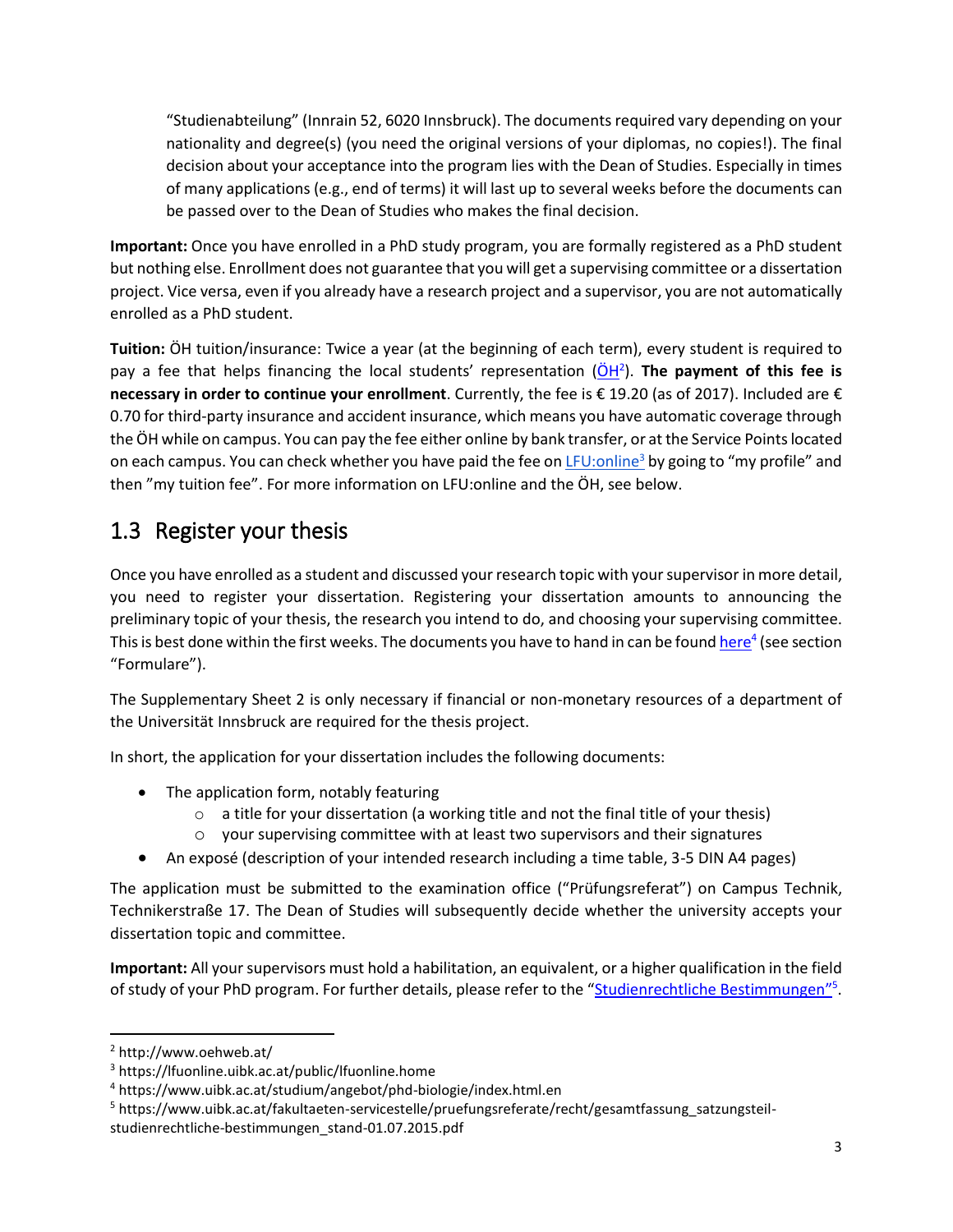#### <span id="page-4-0"></span>1.4 The doctoral thesis agreement "online" - (Dissertationsvereinbarung)

After your dissertation has been accepted by the university, the doctoral thesis agreement ("Dissertationsvereinbarung") is automatically created on *[LFU:online](https://lfuonline.uibk.ac.at/public/lfuonline.home)<sup>6</sup>*.

The online thesis agreement is a tool to help you and your supervisors keeping track of your research progress and the intended and completed courses. Also, it provides a way to document and formalize research goals and intermediate steps (very important in case of disputes). The tool will remind you and all your supervisors of any deadlines you have arranged together. For more details, please refer to the [webpage](https://www.uibk.ac.at/studium/doktorate/dissertationsvereinbarung.html.en)<sup>7</sup>.

### <span id="page-4-1"></span>1.5 PhD Program (Curriculum)

The curriculum of your PhD study program comprises 180 ECTS points. 150 ECTS points are awarded for the written thesis. There are two modes for the thesis: a monography or a cumulative thesis that ties together the research papers you have written in the course of your PhD. The remaining 30 ECTS points are collected via coursework and participation at conferences. Compulsory modules make up 15 ECTS. Further 15 ECTS are allotted for elective modules. Details about the courses you are required to take are given in th[e curriculum](https://www.uibk.ac.at/fakultaeten-servicestelle/pruefungsreferate/studienplaene/english-version/phd-biologie_stand-01.10.2014_en.pdf)<sup>8</sup> of your PhD study program. Please read the curriculum carefully! The actual course offerings for the current and past terms can be foun[d here](https://lfuonline.uibk.ac.at/public/lfuonline_lv.home)<sup>9</sup>.

#### **Compulsory module 1:**

In order to complete this module, you have to give a short presentation of your intended research in the seminar series of your institute (or in an equivalent context) at the beginning of your dissertation. Your main supervisor is required to write an informal confirmation that you have presented your intended work in front of an audience. This confirmation must be handed in at the examination office "Prüfungsreferat" on Campus Technik as the completion of compulsory module 1 is a requirement for all further modules.

#### **Compulsory module 2:**

 $\ddot{\phantom{a}}$ 

Compulsory module 2 consists of your scientific contribution at conferences (national/international, posters, oral presentations or summer schools). Please always collect any confirmation you can get at the conference. Once you are ready to submit your thesis, consult the Dean of Studies (check his/her consultation hour) for completion of this module. The Dean of Studies assigns credits for your individual contribution based on the confirmations you provide. Currently (2018 ongoing), the credits you will get for your contributions follow the following rule: 1 ECTS-AP for a poster, 2 ECTS-AP for a national talk, 3 ECTS-AP for an international talk. Note that this rule may change whenever the Dean of Studies changes.

As an alternative to conferences, you may obtain credits by attending summer/winter schools, courses at other universities, internships at universities, companies, workshops etc. You are required to provide proof of your participation. Depending on the type of school or course, the credits are counted towards

3https://www.uibk.ac.at/fakultaeten-servicestelle/pruefungsreferate/studienplaene/english-version/phdbiologie\_stand-01.10.2014\_en.pdf

<sup>6</sup> https://lfuonline.uibk.ac.at/public/lfuonline.home

<sup>7</sup> https://www.uibk.ac.at/studium/doktorate/dissertationsvereinbarung.html.en

<sup>9</sup> https://lfuonline.uibk.ac.at/public/lfuonline\_lv.home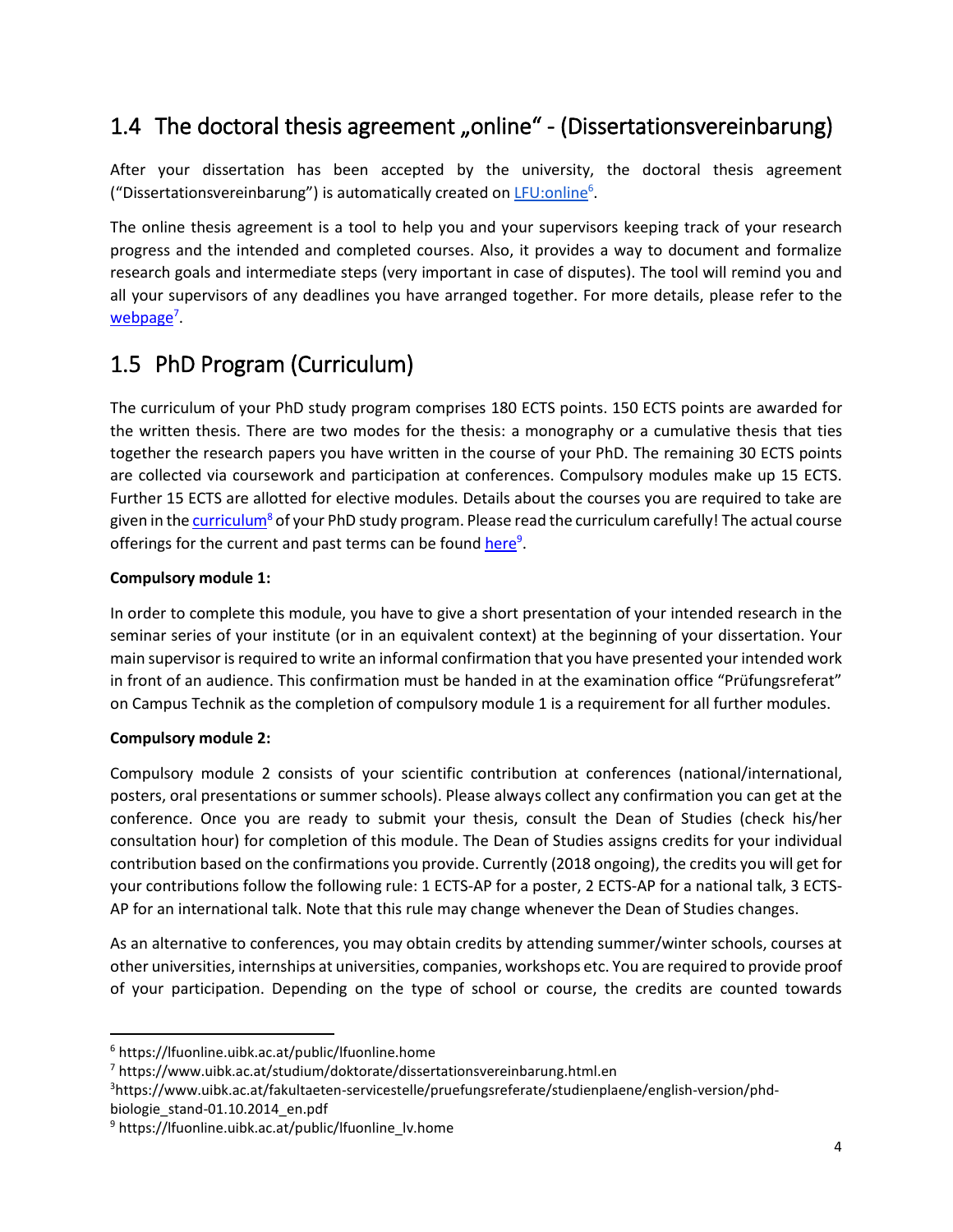compulsory module 2 or elective module 4 (scientific basics, core skills). The amount of credits is determined by the Dean of Studies.

#### <span id="page-5-0"></span>1.6 Doctoral programs (Doktoratskollegs)

Over the last few years, several "Doktoratskollegs" (doctoral schools, or doctoral programs in the official translation) for different topics have been established at the Universität Innsbruck. These are contentbased programs offering events and support in addition to and beyond your enrollment in a PhD study program. They are a possibility to get in touch with several thematically close (but not too close) students and researchers in addition to your supervisors. Participation is voluntary. The application process differs between programs, but is usually competitive. In some cases, PhD students are funded by the doctoral program.

Please inform yourself about the diverse doctoral programs at the Universität Innsbruck. Discuss with your supervisor which program suits your PhD project best.

**Note:** Your supervisor has to be a member of the doctoral program (in some cases also your co-supervisor). Please also note that participation in a doctoral program does usually not count towards your curricular course requirements. However, some doctoral programs organize courses for which you can get credit points.

For more details, please refer to the website of the **[doctoral programs](https://www.uibk.ac.at/forschung/doktoratskollegs/index.html.de)**<sup>10</sup>.

<sup>10</sup> https://lfuonline.uibk.ac.at/public/lfuonline\_lv.home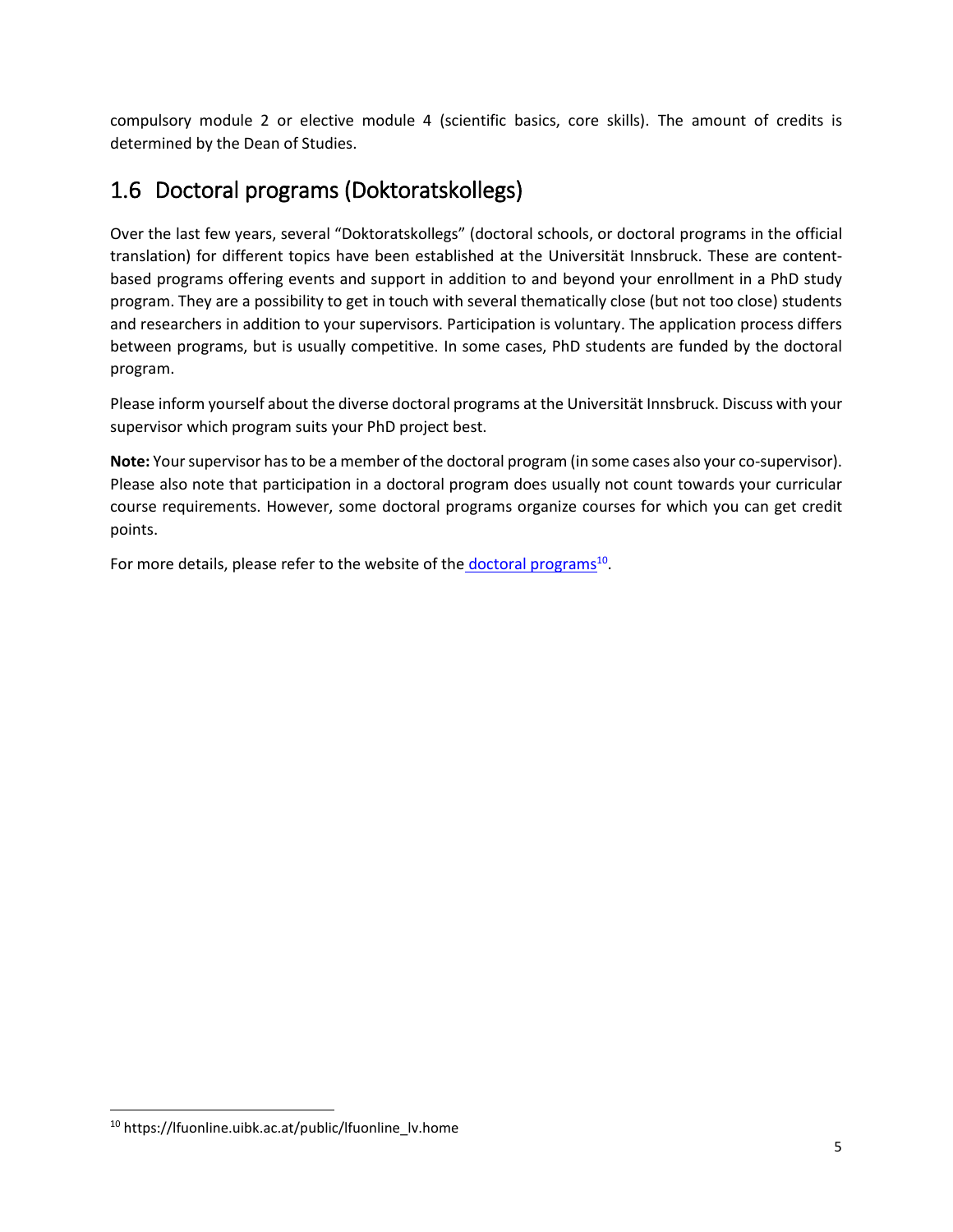#### <span id="page-6-0"></span>2 Formalities: finishing your studies

Make sure that all compulsory modules and enough elective modules are completed. Then please visit the examination office "Prüfungsreferat" on Campus Technik as they must guide you through the finishing process. Finishing your PhD studies involves the following steps:

- 1. You upload a digital copy of your thesis to the university library, and submit physical copies of your thesis along with some paperwork to the examination office.
- 2. Two reviewers grade your written thesis and submit their reviews to the examination office directly. This may take up to three months. It is recommended to suggest at least two reviewers (see 2.1 Submit your thesis).
- 3. After a waiting period of another month, you defend your thesis orally in front of a board consisting of three examiners. This is the last requirement for your degree. You are done!
- 4. After a few days, you can collect your grade reports and certificates from the examination office.

Some information on deadlines regarding the end of your studies can be foun[d in this document](https://www.uibk.ac.at/fakultaeten-servicestelle/pruefungsreferate/studieninfos/einreichfristen-doktorat.pdf)<sup>11</sup>.

**Note:** if all parties involved in the review process make full use of their allowed time frame, it can take up to four months after submitting your thesis until your defense takes place (six months if a third reviewer is required). However, usually the process is faster.

#### <span id="page-6-1"></span>2.1 Submit your thesis

You are required to hand in both printed and digital copies of your thesis. The digital copy needs to be uploaded to the university library through [this form](http://diglib.uibk.ac.at/ulbtiroloa/wiki/uploadselect)<sup>12</sup> before you can hand in the physical copies. The digital copy may (but does not have to) be made public if you wish, more information on this topic can be found <u>on this webpage</u><sup>13</sup>. But be careful with copyrights of your published articles and ask your co-authors and supervisors as well if you wish to make your work public!

The printed copies of your thesis are to be submitted to the examination office (Campus Technik, Technikerstraße 17), and subsequently graded by two reviewers. The Dean of Studies selects the reviewers from the reviewers' list suggested by yourself (see form "Einreichung der Dissertation"). Note that the reviewers are required to hold a habilitation (or equivalent qualification) in a field of study related to the topic of your thesis.

The documents required for submission at the examination office are:

- "Studienblatt" of the current term (admission record which can be obtained fro[m LFU:online](https://lfuonline.uibk.ac.at/public/lfuonline.home)<sup>14</sup>)
- 4 bound copies of your thesis
- The form "Einreichung der Dissertation" which can be downloaded from the webpage of your study program [here](https://www.uibk.ac.at/studium/angebot/phd-biologie/index.html.de)<sup>15</sup> (see section "Formulare")
- $\bullet$  Plag-Scan [confirmation](https://www.uibk.ac.at/fakultaeten-servicestelle/pruefungsreferate/plagiatspruefung.html.en)<sup>16</sup>

<sup>11</sup> https://www.uibk.ac.at/fakultaeten-servicestelle/pruefungsreferate/studieninfos/einreichfristen-doktorat.pdf

<sup>12</sup> http://diglib.uibk.ac.at/ulbtiroloa/wiki/uploadselect

<sup>13</sup> https://www.uibk.ac.at/ulb/services/erfassung-wissenschaftlicher-arbeiten.html

<sup>14</sup> https://lfuonline.uibk.ac.at/public/lfuonline.home

<sup>15</sup> https://www.uibk.ac.at/studium/angebot/phd-biologie/index.html.de

<sup>16</sup> https://www.uibk.ac.at/fakultaeten-servicestelle/pruefungsreferate/plagiatspruefung.html.en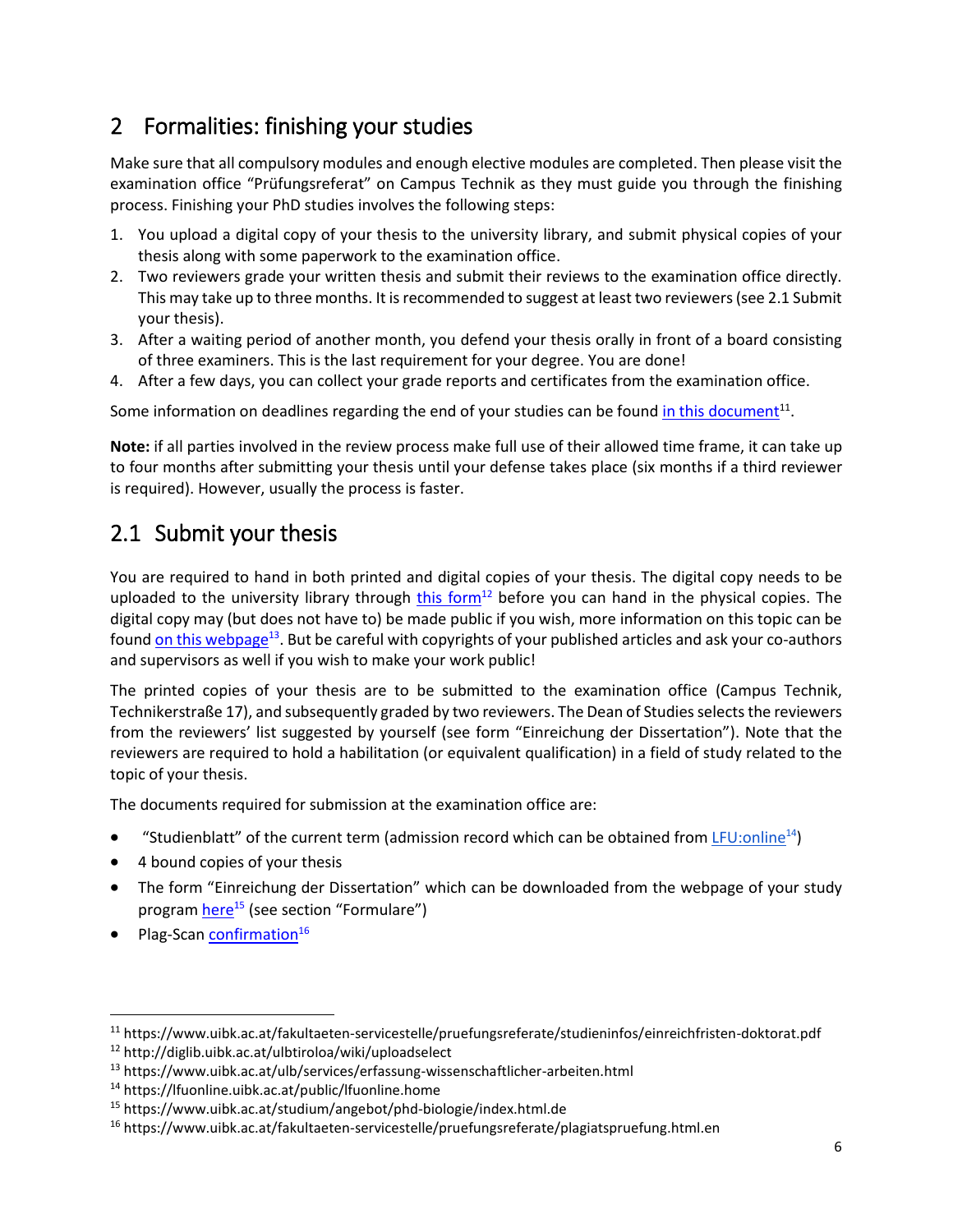• Printout from the registry o[f Austrian dissertations](https://www.uibk.ac.at/ulb/service/erfassung-wissenschaftlicher-arbeiten.html)<sup>1[7](https://www.uibk.ac.at/ulb/service/erfassung-wissenschaftlicher-arbeiten.html)</sup>

The form "Einreichung der Dissertation" includes the following three fields:

- "Thema der Dissertation": title of the thesis
- "Hauptbetreuer/in": your main supervisor. Your main supervisor can but does not have to be one of your reviewers.
- "gewünschte/r Erstbeurteiler/in, gewünschte/r Zweitbeurteiler/in": propose at least two reviewers for your thesis. Only one member of your supervising committee, for instance your main supervisor, may act as a reviewer.

**Important:** Your suggestions for reviewers can be considered by the Dean of Studies, but do not have to. If anything is unclear or you need further assistance please contact the examination office (Campus Technik, Technikerstraße 17), or the Dean of Studies.

#### <span id="page-7-0"></span>2.2 Assessment of the thesis

The examination office sends a printed copy of your thesis directly to the two reviewers that the Dean of Studies has selected, along with instructions and grading guidelines. The entire assessment including the administration process may not take more than three months. You are not permitted to interfere with this process by direct communication with the reviewers. If you do receive questions by the reviewers, please turn to the Dean of Studies for advice. The reviewers then send their review reports directly to the examination office.

If one of the reviewers rejects the thesis, or if the reviewers' evaluations differ by more than two grades, the Dean of Studies appoints a third reviewer who has to evaluate the thesis within two months. More details can be found at "[Studienrechtliche Bestimmungen](https://www.uibk.ac.at/fakultaeten-servicestelle/pruefungsreferate/recht/gesamtfassung_satzungsteil-studienrechtliche-bestimmungen_stand-01.07.2015.pdf)"<sup>18</sup>.

#### <span id="page-7-1"></span>2.3 Thesis defense (Verteidigung der Dissertation, Rigorosum)

After the examination office has received all review reports, you can register for the defense of the thesis. The thesis defense is the last formal act required to obtain your degree. The date of your defense has to be suggested by yourself and accepted by the examination board and the Dean of Studies. The examination office must be informed about time and date one month before the examination. Please use the form "Anmeldung zum Pflichtmodul – Verteidigung der Dissertation (Rigorosum)" which can be downloaded <u>[here](https://www.uibk.ac.at/studium/angebot/phd-biologie/index.html.en)<sup>6</sup></u> (see section "Formulare"):

The requirements for the registration of your defense are:

- Positive assessment of all necessary modules, documented on the completed test protocol ("Prüfungsprotokoll") which can be downloaded on the same webpage.
- Obtained positive reviews of your thesis.

<sup>17</sup> https://www.uibk.ac.at/ulb/service/erfassung-wissenschaftlicher-arbeiten.html

<sup>18</sup> https://www.uibk.ac.at/fakultaeten-servicestelle/pruefungsreferate/recht/gesamtfassung\_satzungsteilstudienrechtliche-bestimmungen\_stand-01.07.2015.pdf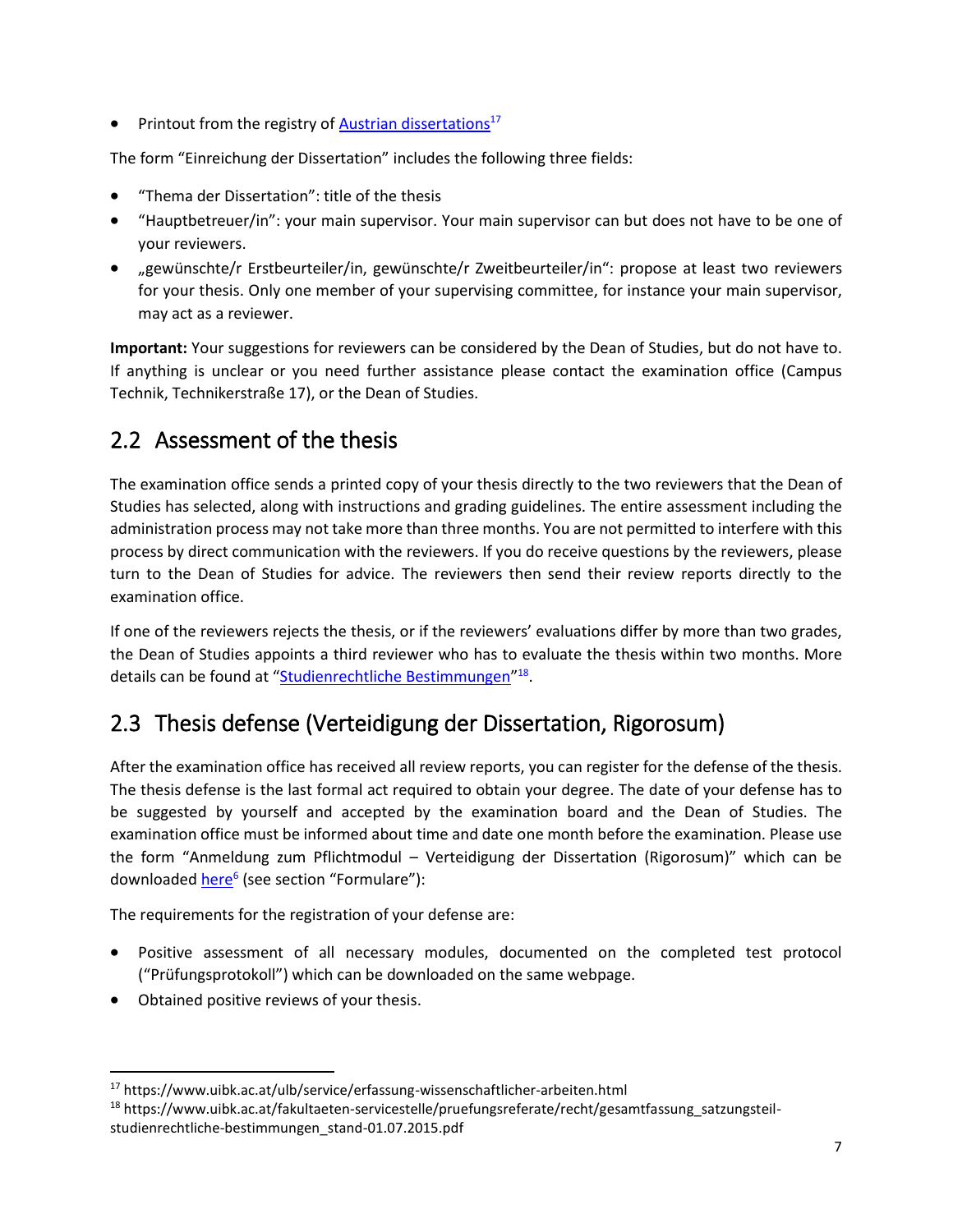**Important:** The examination board of a final doctoral examination has to have at least one member who neither supervised nor graded the doctoral thesis. Choose three examiners, suggesting one of them as chair. All three examiners must hold a habilitation (or equivalent).

If the above criteria are met, the examination office will confirm the date of the defense two weeks before the final examination.

### <span id="page-8-0"></span>2.4 Collect your certificates

Before you can collect you grade reports and certificates, you need to complete a federal statistical survey [online](https://www.statistik.at/ustat2/)<sup>19</sup>, and hand in a printout of the confirmation at the examination office (Campus Technik, Technikerstraße 17). The certificates will be available some days after you have successfully defended your thesis.

<sup>19</sup> https://www.statistik.at/ustat2/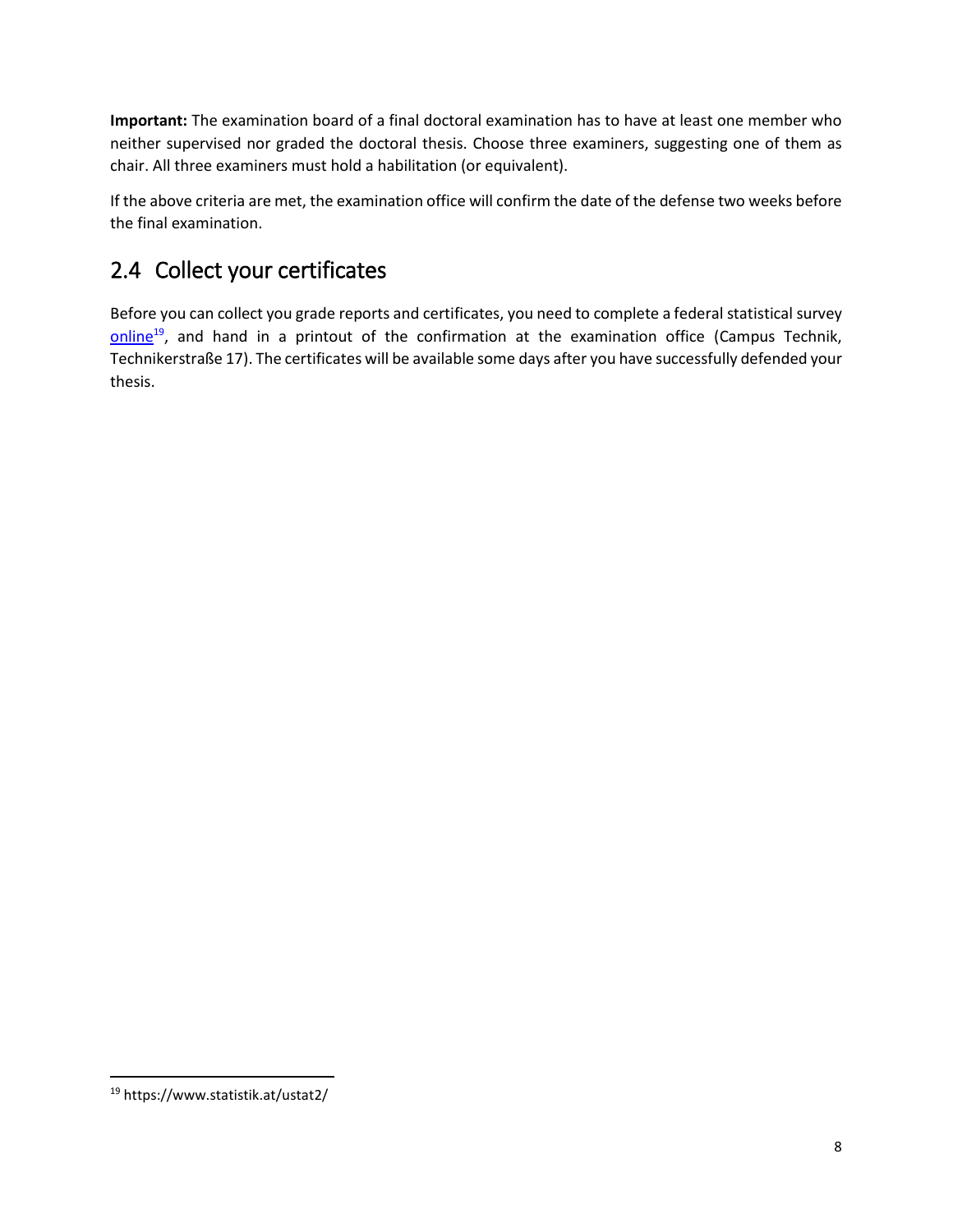#### <span id="page-9-0"></span>3 At Universität Innsbruck

#### <span id="page-9-1"></span>3.1 Online services

The most important online services of the university are accessible from the "Quicklinks" menu on the [university website](http://www.uibk.ac.at/)<sup>20</sup>. Among others, they include:

- [LFU:online](https://lfuonline.uibk.ac.at/public/lfuonline.home)<sup>21</sup>: Each student at the Universität Innsbruck has an account on LFU:online. In your role as a student, this platform allows you to manage your study affairs. For instance, you can access the university calendar (the list of courses), register for courses, view exam results, pay your ÖH fee, generate study confirmations, access your online thesis agreement (see above), and more.
- $\bullet$  [VIS:online](https://orawww.uibk.ac.at/public/home)<sup>22</sup>: In your role as a lecturer, this platform allows you to manage the students registered for courses you are teaching, as well as some aspects of the course itself. In your role as an employee of the university, you can for instance download your pay slips and apply for vacations.
- [OLAT](https://lms.uibk.ac.at/dmz/)<sup>23</sup>: This is an eCampus platform that provides access to digital content that might be distributed by the lecturer in courses you attend. You might not have access to this service automatically, see below for details. The OLAT group pertaining to a particular course can for example be accessed through the entry of the course in the university calendar in LFU:online.
- [Webmail](https://web-mail.uibk.ac.at/imp/login.php)<sup>24</sup>: You can access your university e-mail account in the browser, both as a student and as a university employee.
- $VPN<sup>25</sup>$  $VPN<sup>25</sup>$ . The virtual private network provides secure remote access to the internal network of the university (e.g., enabling you to access scientific journals when outside the university).
- [Intranet](https://www.uibk.ac.at/intranet/)<sup>26</sup>: The intranet is a service for LFU-employees. It offers information about promotions, workshops, professional development, useful information for new employees, and much more.

A [full list of the services](https://www.uibk.ac.at/zid/servicekatalog/)<sup>27</sup> offered by the [ZID](https://www.uibk.ac.at/zid/) ("Zentraler Informatikdienst" – the IT department of the university) is available online. The ZID for example offers free or discounted software licenses.

In some cases, you might not have access to some or all of the ZID services automatically after starting your work contract and inscribing as a student. In this case, you can [request access using a form](https://www.uibk.ac.at/zid/antrag/#bewilligung)<sup>28</sup>, or contact the "Benutzerservice" at the ZID office in the basement of "Architekturgebäude" on Campus Technik.

#### <span id="page-9-2"></span>3.2 Course registration

<sup>20</sup> www.uibk.ac.at

<sup>21</sup> https://lfuonline.uibk.ac.at/public/lfuonline.home

<sup>22</sup> https://orawww.uibk.ac.at/public/home

<sup>23</sup> https://lms.uibk.ac.at/dmz/

<sup>24</sup> https://web-mail.uibk.ac.at/imp/login.php

<sup>25</sup> https://www.uibk.ac.at/zid/netz-komm/vpn/

<sup>26</sup> https://www.uibk.ac.at/intranet/

<sup>27</sup> https://www.uibk.ac.at/zid/servicekatalog/

<sup>28</sup> https://www.uibk.ac.at/zid/antrag/#bewilligung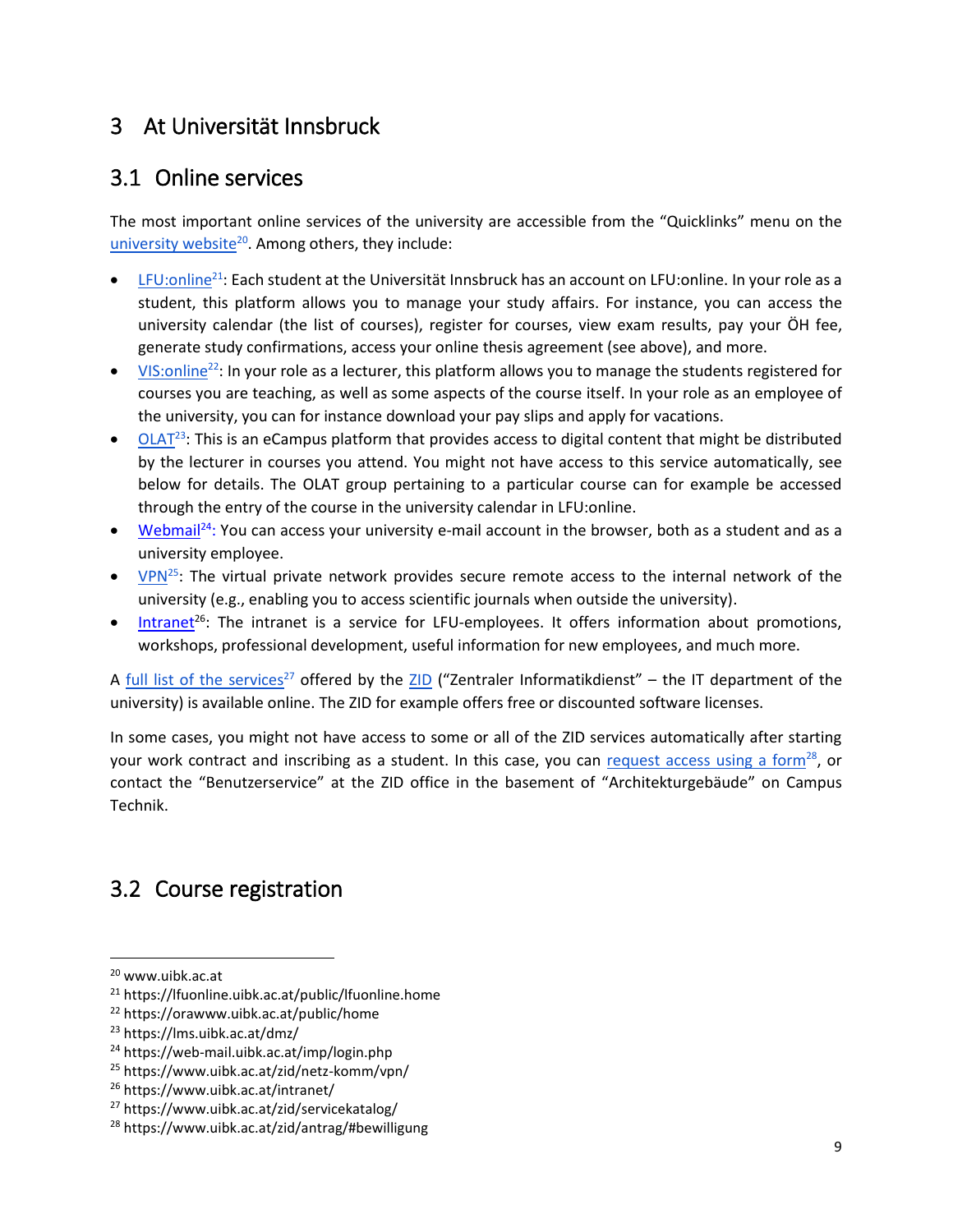You are required to register for courses online, through the [LFU:online](https://lfuonline.uibk.ac.at/public/lfuonline.home)<sup>16</sup> system. To do so, access the course information on the university calendar (called "courses" in the main menu of LFU), and sign up for the course. For some courses, multiple groups at different times may be available.

The start date and deadline for the registration may differ between different courses. Registration generally opens around two months prior to the beginning of the term, and may end some weeks before the course actually starts. Refer to the course information on the university calendar for the individual deadlines.

#### <span id="page-10-0"></span>3.3 Time recording

You may be asked to record your work time. That is the actual work time (not the work time in your contract) plus ½ hour (lunch) break. If your supervisor, employer, or institute does not have any special requirements, you can just use an excel-file for time recording. More information on time recording at Universität Innsbruck can be found on the *Intranet<sup>29</sup>*.

#### <span id="page-10-1"></span>3.4 Scholarships and financial support

The Universität Innsbruck offers **performance-based** and **needs-based scholarships.** Further information on these scholarships, for instance if you are eligible for a scholarship, how to apply for it, and the application dates can be found [online](http://www.uibk.ac.at/studium/organisation/kosten-foerderungen/stipendien)<sup>30</sup>. Applications for performance-based scholarships can be submitted once a year, those for needs-based scholarships twice a year.

**Other scholarships** include research funding for young researchers. Further information on each scholarship and if you are eligible for it can be found **online**<sup>31</sup>.

### <span id="page-10-2"></span>3.5 ÖH

The "Österreichische Hochschülerschaft" (ÖH), or Austrian Union of Students is the legal body of study representatives. Founded in 1946, the ÖH is represented on three different levels:

- each study program
- each university
- Austria-wide

The ÖH acts as the studens' political and public representation and intends to improve each student's everyday life. As soon as you are enrolled in your PhD study program, you are automatically part of the  $\ddot{\text{O}}$ H. Please visit the national  $\ddot{\text{O}}$ H website<sup>32</sup> and th[e website for Innsbruck](http://www.oehweb.at/)<sup>33</sup> for further information.

<sup>29</sup> https://www.uibk.ac.at/intranet/

<sup>&</sup>lt;sup>30</sup> https://www.uibk.ac.at/studium/organisation/kosten-foerderungen/stipendien/

<sup>31</sup> https://www.uibk.ac.at/ffq/forschungsfoerderung/

<sup>32</sup> https://www.oeh.ac.at/

<sup>33</sup> http://www.oehweb.at/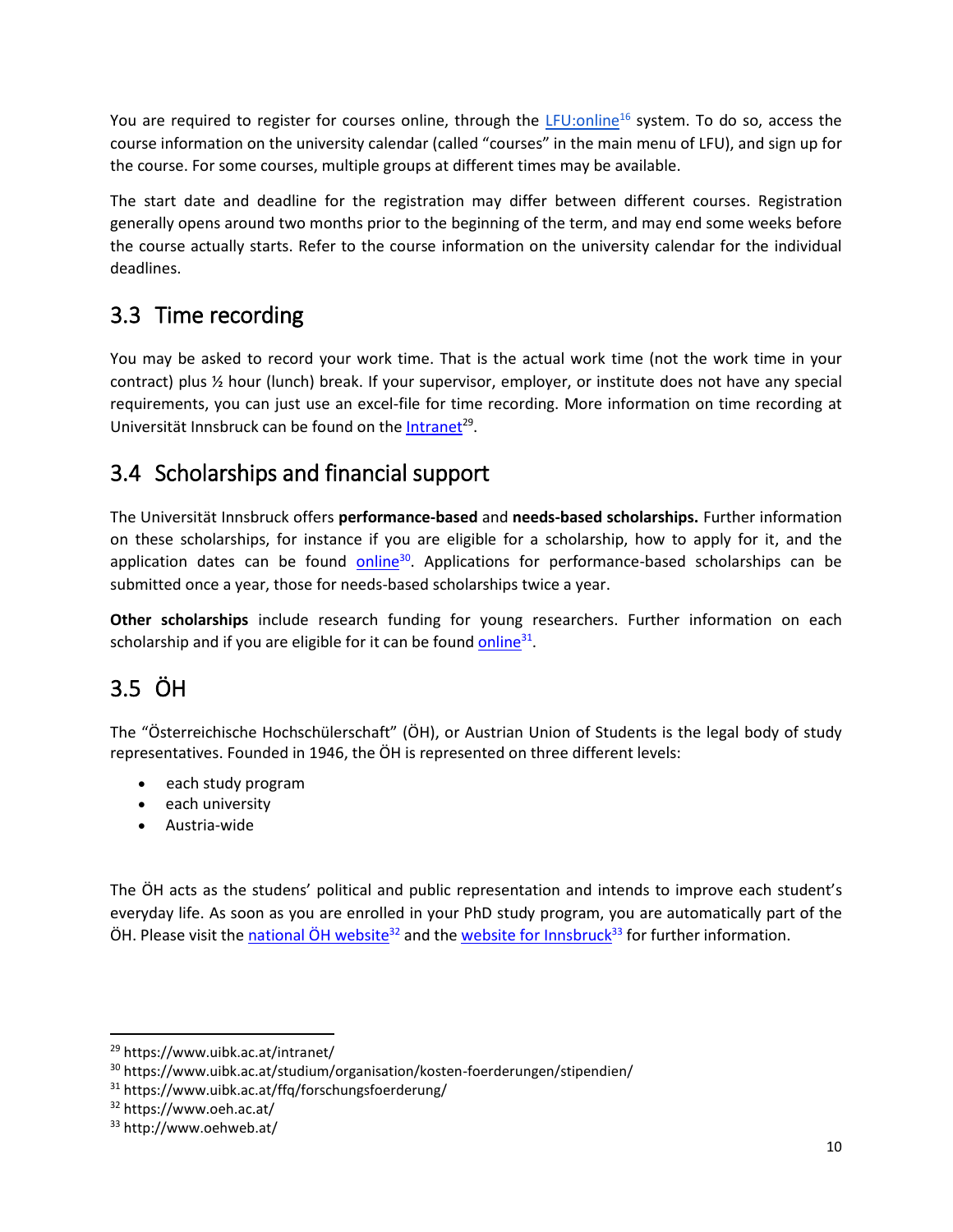### <span id="page-11-0"></span>3.6 ÖH services

The ÖH features different departments for different student needs. There are departments for social inquiries, for non-Austrian students, for women and equal treatment, for legal consultations, and others. Further information of each department can be found  $here<sup>34</sup>$  $here<sup>34</sup>$ . The  $OH$  also offers psychological consultations.

#### <span id="page-11-1"></span>3.7 Studia

[Studia](http://www.studia.at/)<sup>35</sup> is a private company residing within the university premises. It offers specialized services like printing, digitalization, bookbinding and other publication services, and sells books and printed lecture notes. In particular, you will be able to print posters for conferences and your thesis. They maintain several shops, for instance on Campus Technik.

#### <span id="page-11-2"></span>3.8 USI

The Universität Innsbruck offers good sports facilities. Located close to the Innsbruck Airport, the Universitäts- [Sports Institute](https://usi.uibk.ac.at/usi/page)<sup>36</sup> (USI) is a very cheap option for all kinds of sports and exercising. Enrollment is at the beginning of each semester via the USI webpage. A small fee, usually ranging from around 20 – 50€ has to be paid per course.

<sup>34</sup> http://www.oehweb.at/beratung/

<sup>35</sup> www.studia.at

<sup>36</sup> https://usi.uibk.ac.at/usi/page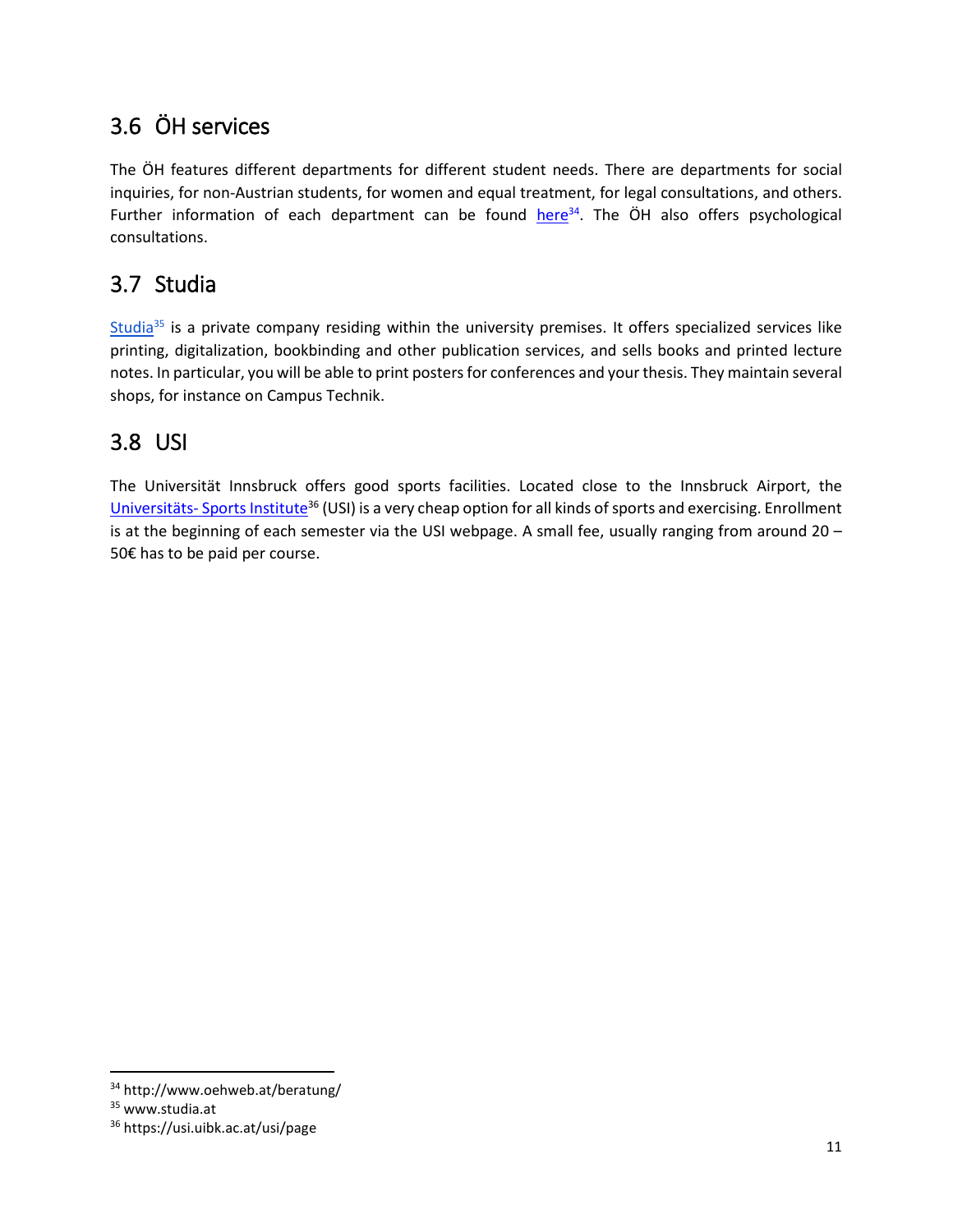### <span id="page-12-0"></span>4 In IBK/Tyrol/Austria

## <span id="page-12-1"></span>4.1 Registration of residence ("Wohnsitzmeldung")

You are required by law to register at the town magistrate of your current place of residence within three days of moving there. As long as you stay in a hotel, the hotel administration will register you automatically. Upon moving to private accommodations, say into a rental flat, the responsibility falls to you.

To register your new address of residence, you need to fill in a form and file it inat the town hall (office of residence administration, "Amt für Melde- und Einwohnerwesen"). Visit the website of the [Innsbruck town](https://www.innsbruck.gv.at/page.cfm?vpath=wohnen/wohnen/wohnsitzmeldungen)  [magistrate](https://www.innsbruck.gv.at/page.cfm?vpath=wohnen/wohnen/wohnsitzmeldungen)<sup>37</sup>, or th[e help website of the Austrian government](https://www.help.gv.at/Portal.Node/hlpd/public/content/18-1/Seite.180201.html)<sup>38</sup> to download the form and to obtain more information.

**Note:** you require the signature of your landlord\*lady!

## <span id="page-12-2"></span>4.2 Certificate of registration (EU citizens - "Anmeldebescheinigung")

If you are a citizen of the EU (and associated states), but foreign to Austria, you are required to obtain a certificate of your residential status under EU legislation, within four months of your arrival in Austria. This is also done at the residence administration in the town hall. When registering your residence (see above), you will be given instructions on how to proceed. You can also obtain more information on the [help](https://www.help.gv.at/Portal.Node/hlpd/public/content/12/Seite.120810.html)  [website of the Austrian government](https://www.help.gv.at/Portal.Node/hlpd/public/content/12/Seite.120810.html)<sup>31</sup>.

### <span id="page-12-3"></span>4.3 Visa (non-EU citizens)

Please refer to the appropriate authorities, for instance your nearest Austrian consulate.

### <span id="page-12-4"></span>4.4 Tax refund

You may be eligible for a refund on the taxes you pay on your salary (or owe additional taxes if you have other sources of income). In particular, this is the case for the first year of your employment if you did not start in January. Tax returns can be filed online on [FinanzOnline](https://finanzonline.bmf.gv.at/fon/)<sup>39</sup>. For regular employees, the type called "Arbeitnehmerveranlagung" is often sufficient. If you have additional income, for instance from stocks held in a foreign country, you might have to file a full "Einkommensteuererklärung". Additional information in German and English is available at the **help website of the Austrian government**<sup>31</sup>. If you need assistance, you can for example contact the [chamber of labour](https://tirol.arbeiterkammer.at/index.html)<sup>40</sup> ("Arbeiterkammer"). You can also directly contact the [Innsbruck tax center](https://service.bmf.gv.at/service/anwend/behoerden/show_mast.asp?typ=sm&distyp=FA&disid=FA81) $41$  ("Finanzamt Innsbruck").

<sup>37</sup> www.innsbruck.gv.at

<sup>38</sup> https://www.help.gv.at/Portal.Node/hlpd/public/content/18-1/Seite.180201.html

<sup>&</sup>lt;sup>39</sup> finanzonline.bmf.gv.at

<sup>40</sup> https://tirol.arbeiterkammer.at/index.html

<sup>41</sup> https://service.bmf.gv.at/service/anwend/behoerden/show\_mast.asp?typ=sm&distyp=FA&disid=FA81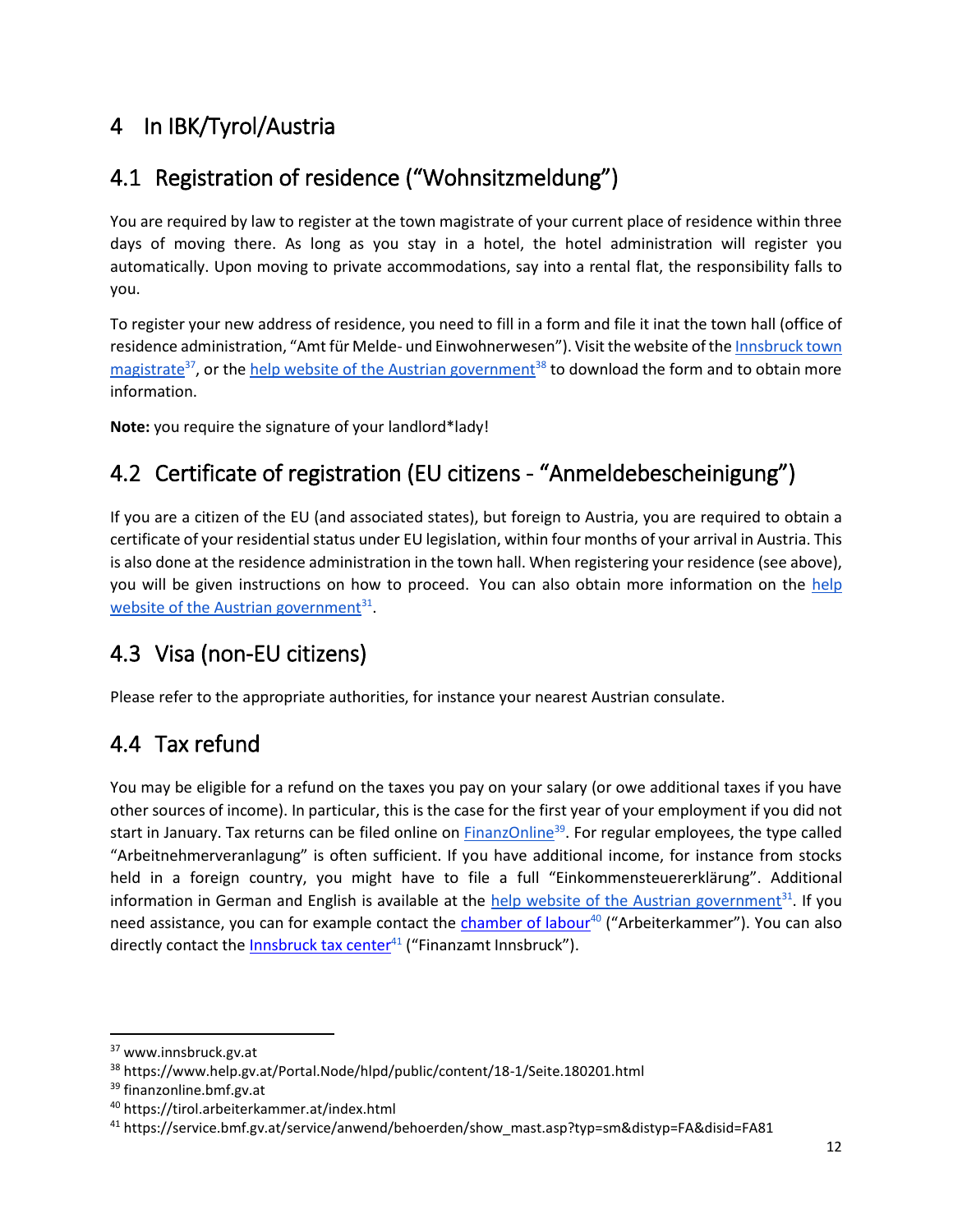### <span id="page-13-0"></span>4.5 Chamber of labour ("Arbeiterkammer")

Most employees in Austria are automatically members of the chamber of labour ("Kammer für Arbeiter und Angestellte", or short "Arbeiterkammer", "AK"), which is a legal body acting as representation of employees' interests. The AK offers a range of services for its members. Most notably, you can obtain professional advice and help on topics like family, employment, law, education, taxes, housing, or insurances.

In some sense, the AK does the same for employees as the ÖH does for students. We strongly recommend you t[o contact the AK Tirol](https://tirol.arbeiterkammer.at/index.html)<sup>42</sup> if you have legal problems, questions on your tax return, or trouble with your landlord\*lady.

## <span id="page-13-1"></span>4.6 Radio & TV license fee ("Rundfunkgebühren")

If you own devices that receive radio or TV programs (except car radios), you are likely required to register them with the GIS ("Gebühren Info Service") and pay a small monthly license fee. The registration can be filed online on the [GIS website](https://www.gis.a/)<sup>43</sup>.

#### <span id="page-13-2"></span>4.7 Public transport

Innsbruck and the ÖBB ("Österreichische Bundesbahnen") maintain an extensive public transport system (city buses, tram, intercity buses and intercity trains). Refer to  $V/B^{44}$  for transportation in the city, to [Postbus](http://www.postbus.at/)<sup>45</sup> for regional buses, and to [ÖBB](http://www.oebb.at/)<sup>46</sup> for intercity trains. In addition, there are several companies offering intercity and international bus services.

Also note that IVB offers an inexpensive bike sharing service called "[Stadtrad](https://stadtrad.ivb.at/)<sup>47</sup>", which is a great way to be mobile in Innsbruck without having to buy a bike locally.

As a student (under the age of 27), you are eligible for a [discounted ticket](http://www.ivb.at/de/fahrgast/tickets/uebersicht-tickets.html)<sup>48</sup> valid for six months on IVB vehicles. If you are employed at the university, you are also eligible for a [subsidized annual ticket](https://www.uibk.ac.at/rektorenteam/infrastruktur/ivb-topticket/)<sup>49</sup>.

### <span id="page-13-3"></span>4.8 Looking for an apartment?

The ÖH runs a popular [website to find rooms](http://www.oehboersen.at/)<sup>50</sup> in shared flats, studios, or whole apartments in and around Innsbruck. In case you cannot find the right place to stay, there is also [www.wg-gesucht.de](http://www.wg-gesucht.de/). If you are looking for an apartment using these two websites, you usually do not have to pay fees for a housing agent.

<sup>42</sup> https://tirol.arbeiterkammer.at/index.html

<sup>&</sup>lt;sup>43</sup> www.gis.at

<sup>44</sup> www.ivb.at

<sup>45</sup> www.postbus.at

<sup>46</sup> www.öbb.at

<sup>47</sup> www.stadtrad.ivb.at

<sup>48</sup> www.ivb.at/de/fahrgast/tickets/uebersicht-tickets.html

<sup>49</sup> www.uibk.ac.at/rektorenteam/infrastruktur/ivb-topticket/

<sup>50</sup> www.oehboersen.at